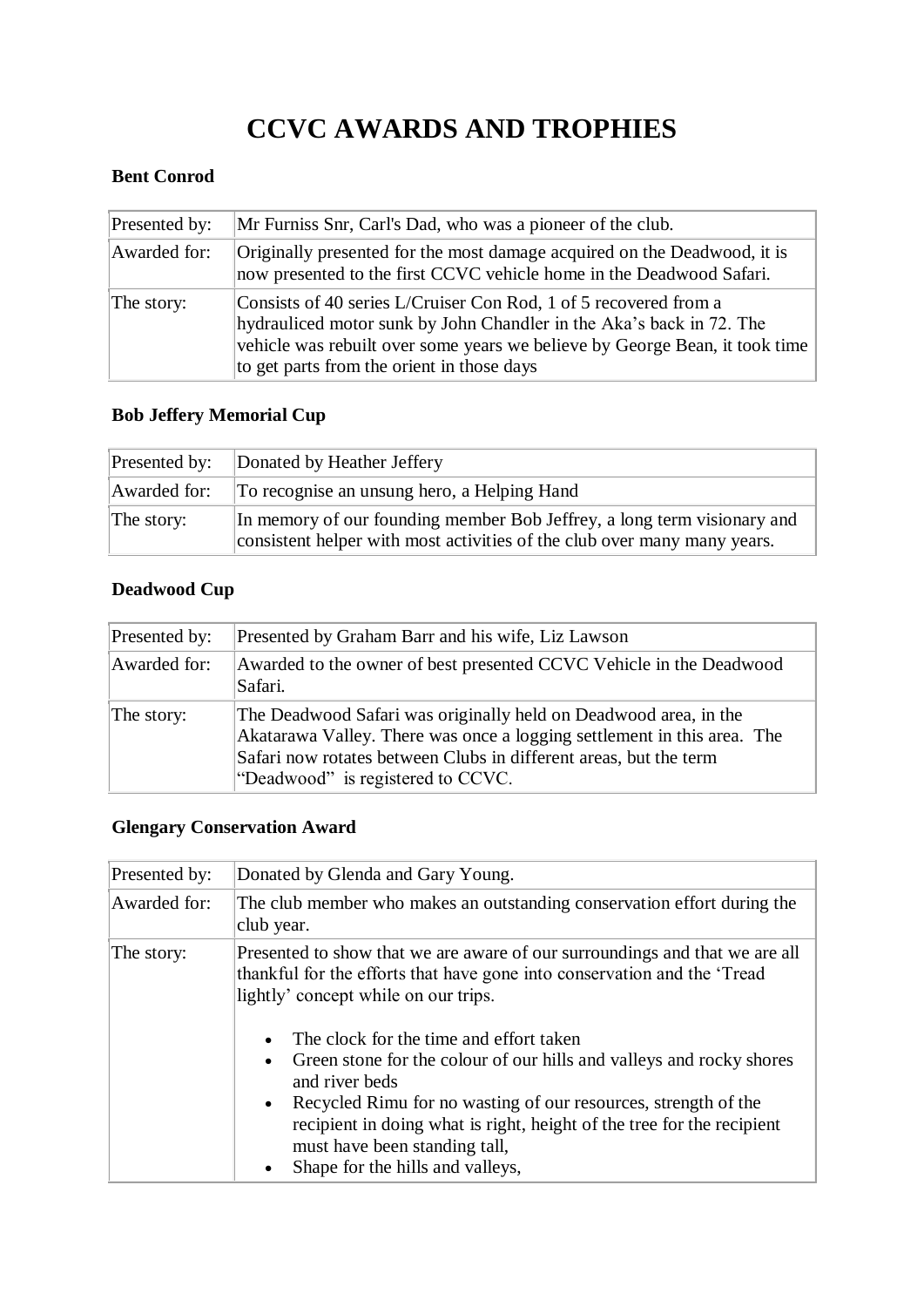| • Black for style and strength,<br>• Gold for the hearts of the people who really care about the world's<br>environment of which we are only caretakers.     |
|--------------------------------------------------------------------------------------------------------------------------------------------------------------|
| With this trophy comes a New Zealand native plant so please see Glenda or<br>Gary Young about a month before presentation night and they well supply<br>one. |

## **Grant Kirby Memorial Trophy**

| Presented by: | Donated in 2006 by Sheryl Thompson.                                                                                                                                                                                                           |
|---------------|-----------------------------------------------------------------------------------------------------------------------------------------------------------------------------------------------------------------------------------------------|
| Awarded for:  | Presented to the first CCVC team home in the NZFWDA Central Zone<br>interclub challenge.                                                                                                                                                      |
| The story:    | In memory of Sheryl's partner Grant Kirby. Grant fell off Odlin's Road on a<br>private trip and didn't survive the fall. The trophy was designed by Grant<br>Guy and it contains a Landcruiser lay shaft and a chunk of the Odlins Rd<br>Rock |

# **Jean Cameron Trophy**



|              | Presented by: Donated by Jean Cameron.                |
|--------------|-------------------------------------------------------|
| Awarded for: | For the winners of the Clubs manufacturers Challenge. |
| The story:   | Jean's husband once owned the Waiwhetu Bakery.        |

## **John Finlay Memorial**

| Presented by: Donated anonymously in memory of John Finlay. |
|-------------------------------------------------------------|
|-------------------------------------------------------------|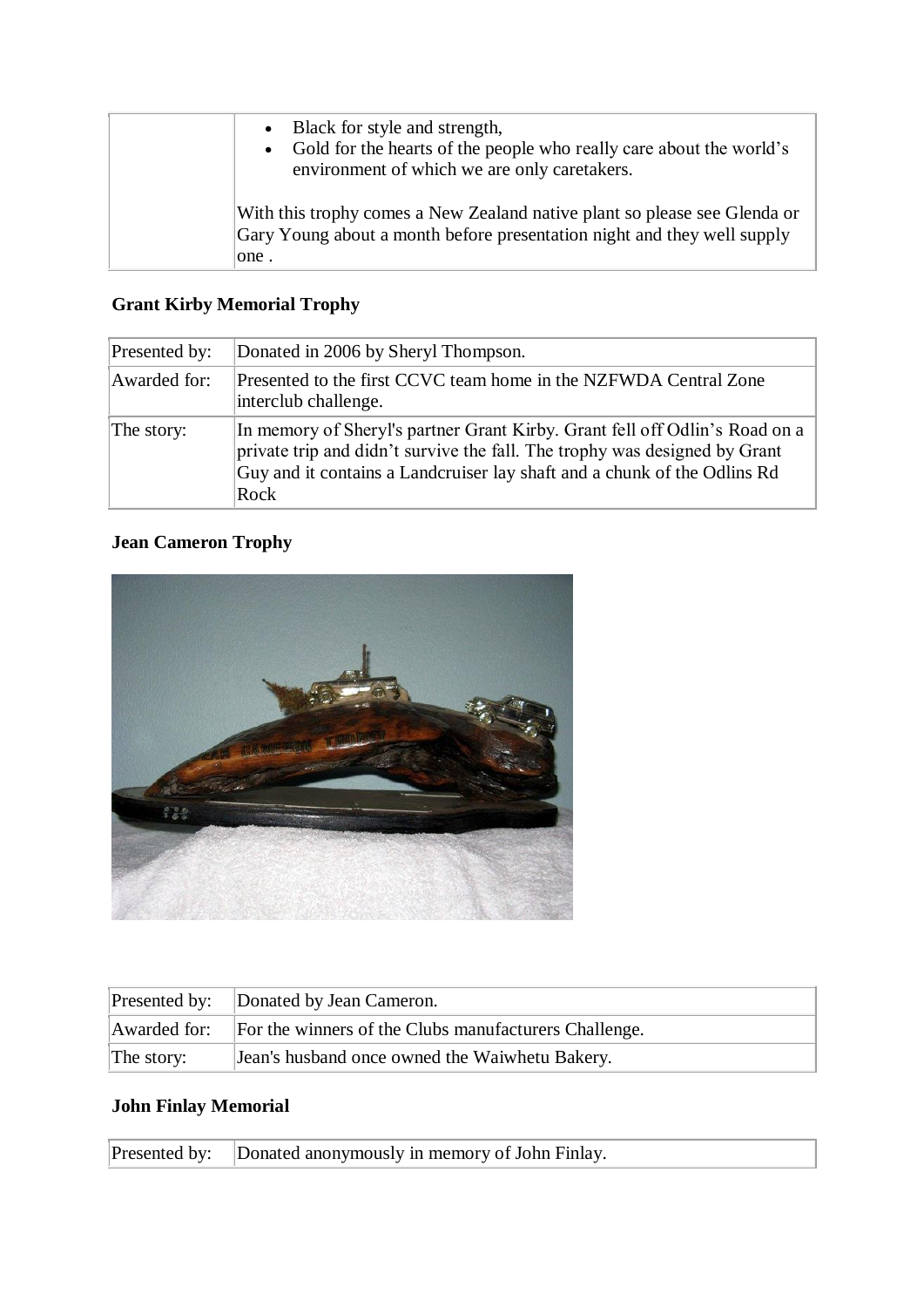| Awarded for: | Presented to the Trip Leader of the Year award for services to trip leading.                                                                                                                                                                                                   |
|--------------|--------------------------------------------------------------------------------------------------------------------------------------------------------------------------------------------------------------------------------------------------------------------------------|
| The story:   | John Finlay came from Christchurch and wasn't a member of the CCVC.<br>He passed away on the North Island Challenge on 14.2.99 during the<br>opening speeches, the result of a heart attack.                                                                                   |
|              | 5 people came to his aid;-. A woman from the motor camp in Kaitaia, Eddy<br>Soppert from Christchurch and three people from CCVC, Phil Lewton, Jill<br>Purdie and Glenda Young.                                                                                                |
|              | They gave CPR for over 40 minutes until the ambulance arrived then Eddy<br>and Glenda applied CPR in the ambulance for another 40 minutes until                                                                                                                                |
|              | arriving at the hospital where he was pronounced DOA.<br>This incident was the first of many during this North Island Challenge where<br>the First Aid Team was required.                                                                                                      |
|              | Lessons were learned. Due to this chain of events the running of CCVC trips<br>required trip leaders to carry a more extensive first aid kit and there has been<br>a lot effort put into First Aid training.                                                                   |
|              | John Finlay was survived by his lovely wife Sue, who was with him on the<br>trip, and two daughters who were living in London at the time.                                                                                                                                     |
|              | John was a Motor Mechanic who was always at the ready with his finely<br>tuned ear which was in evidence when Ron Wadham arrived on the 13 <sup>th</sup> of<br>Jan. John could hear there was an issue with his vehicle (which no one else<br>could hear) and went to his aid. |
|              | He was always well organized with lots of lists and things were always in<br>there place. He carried a list of every thing in his vehicle and where it could                                                                                                                   |
|              | be located.<br>He was a country man with a big heart, business man, collector of vehicles;<br>well organised, dotted the i's and crossed the t's.                                                                                                                              |
|              | <b>Trophy</b>                                                                                                                                                                                                                                                                  |
|              | Compass: John's true north and always knowing the way home.<br>Brass: John's strength                                                                                                                                                                                          |
|              | Tower: John always walked tall.<br>Gold: John's heart was made of gold<br>Black: John's style and class.                                                                                                                                                                       |

## **John Philip Memorial Trophy**

| Presented by: | $L$ ynn Philip                                                                                                                                                                                                                                                                                  |
|---------------|-------------------------------------------------------------------------------------------------------------------------------------------------------------------------------------------------------------------------------------------------------------------------------------------------|
| Awarded for:  | Awarded to 1 <sup>st</sup> overall Modified Class at Club Champs                                                                                                                                                                                                                                |
| The story:    | John was an active member of the club and his wife Lynn was equally<br>interested in our sport. Lynn presented this trophy after John passed away<br>and drove his FJ40 with their daughter on numerous club trips until<br>replacing it with a Suzuki, which they then enjoyed for many years. |

## **President's Cup**

|  | Presented by: Donated by President Grant Purdie in 2005. |
|--|----------------------------------------------------------|
|--|----------------------------------------------------------|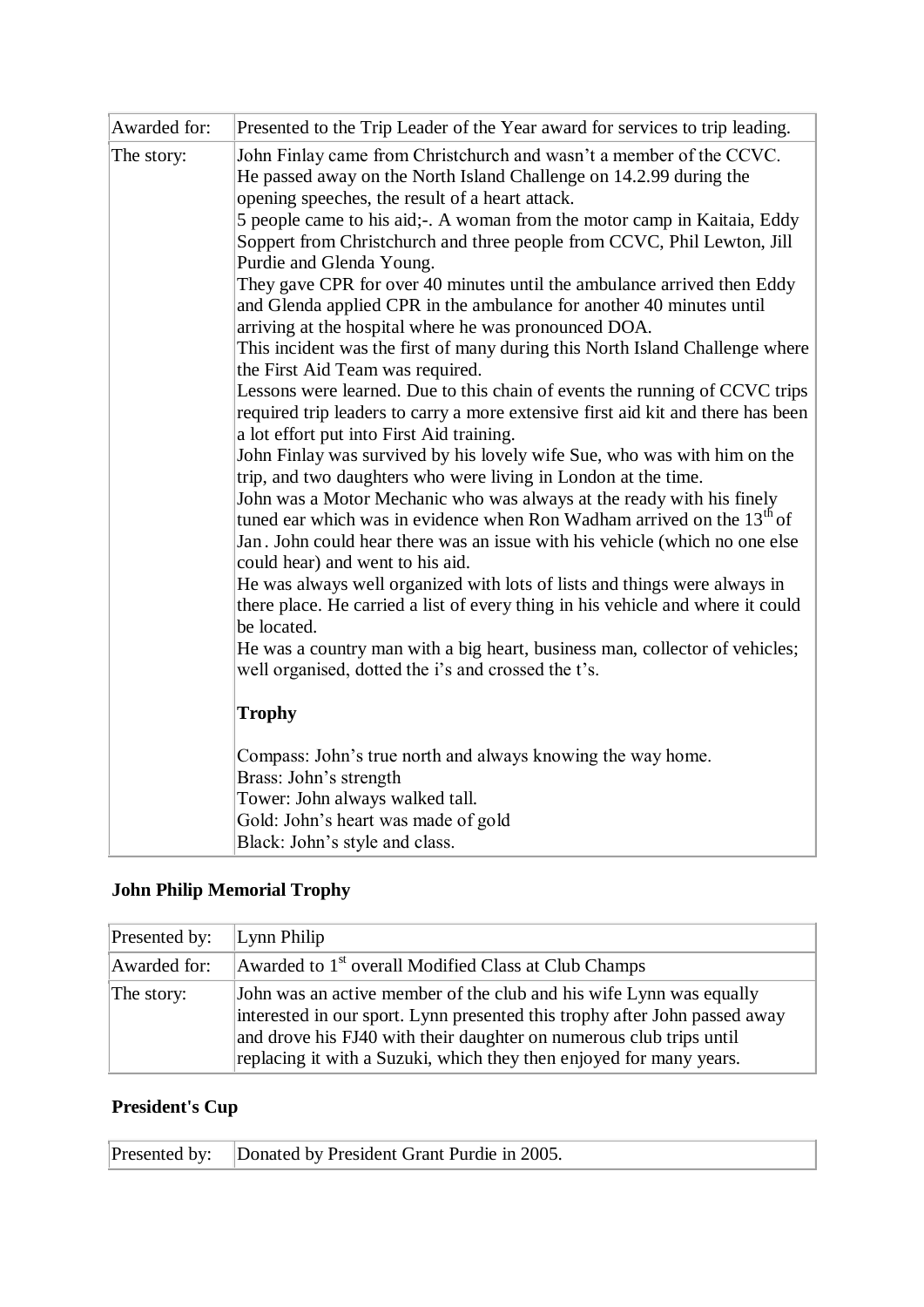| Awarded for: | Presented at the presidents whim!                                                                  |
|--------------|----------------------------------------------------------------------------------------------------|
| The story:   | Grant was club president 2002-2005, previously committee member and<br>vice president for 7 years. |

## **Reporters Award**

|              | Presented by: Presented in 2007 by Alan Donaldson, magazine editor. |
|--------------|---------------------------------------------------------------------|
| Awarded for: | To recognise major written contribution to trip reporting.          |
| The story:   |                                                                     |

## **Ron Wadham Trophy**

| Presented by: | Introduced by the club and named for Ron Wadham                                                                                                                                                |
|---------------|------------------------------------------------------------------------------------------------------------------------------------------------------------------------------------------------|
| Awarded for:  | Presented for being $1st$ overall in the standard class $\omega$ Club Champs                                                                                                                   |
| The story:    | Named after Ron Wadham, who led more family shiny trips than can be<br>recalled over many years. The base of the trophy is heart rimu from the<br>original Orange Hut in the Akatarawa Forest. |

# **Barbara Blackie Memorial Trophy**



| Presented by: | Neil Blackie at Barbara's request                                                                                              |
|---------------|--------------------------------------------------------------------------------------------------------------------------------|
| Awarded for:  | To be presented to the partner that makes the biggest contribution to the club<br>in that year                                 |
| The story:    | Barbara was we believe the only female, member's partner ever to be a<br>member in her on right. She wanted her vote to count. |

#### **Andrew Farmer Memorial Award**